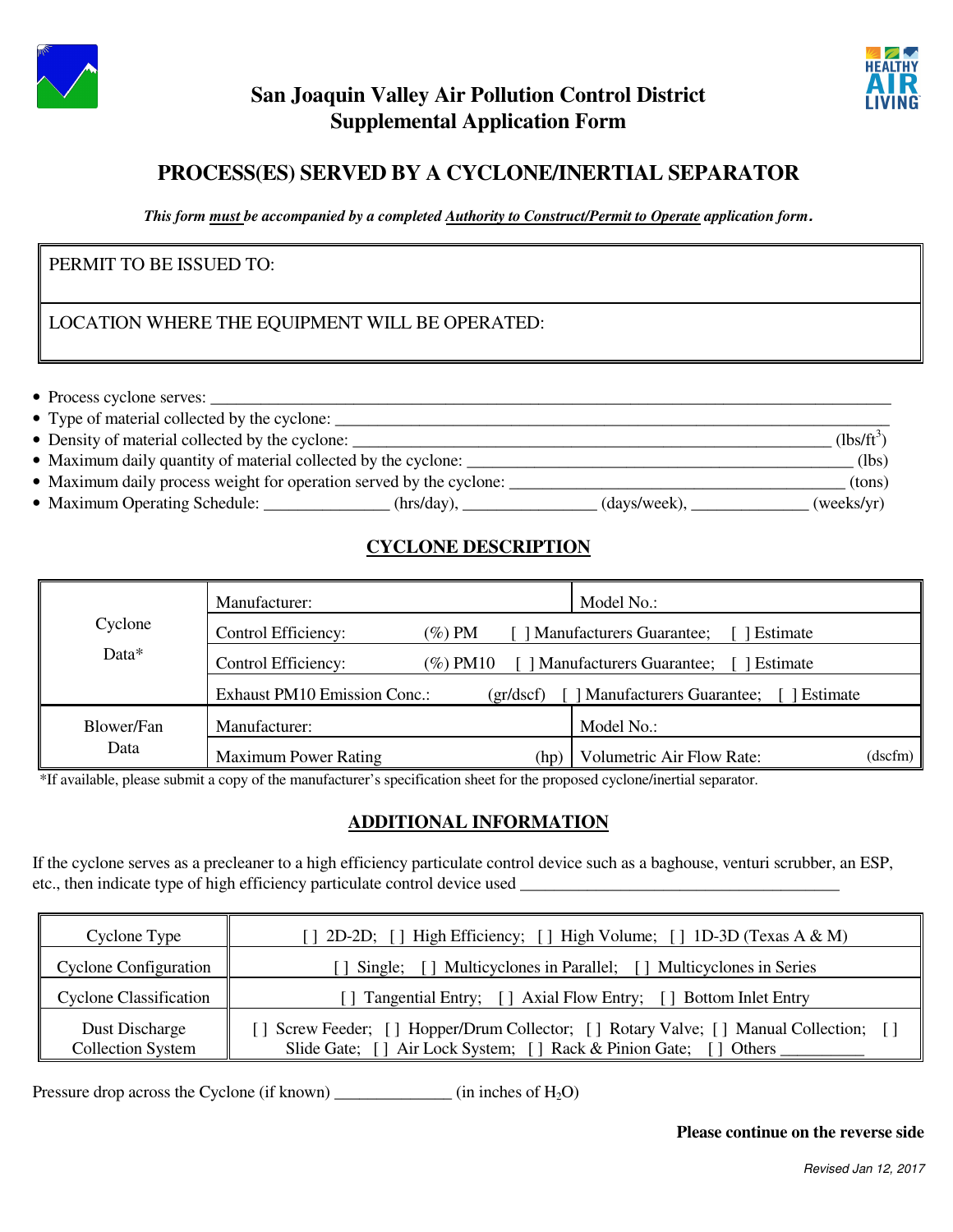# **EQUIPMENT SERVED BY THE CYCLONE/INERTIAL SEPARATOR**

| Description<br>Indicate the type of equipment that will be served by the<br>cyclone/inertial separator, such as: Rip saw, drill, router,<br>hammermill, grain cleaner, storage bin, etc. | Manufacturer | Model No. | Power Rating (Horsepower) or<br><b>Storage Capacity (Cubic Feet)</b><br>Indicate the horsepower rating if the equipment is powered<br>by an electric motor or indicate the maximum storage<br>capacity if the equipment is a storage bin/silo. |
|------------------------------------------------------------------------------------------------------------------------------------------------------------------------------------------|--------------|-----------|------------------------------------------------------------------------------------------------------------------------------------------------------------------------------------------------------------------------------------------------|
|                                                                                                                                                                                          |              |           |                                                                                                                                                                                                                                                |
|                                                                                                                                                                                          |              |           |                                                                                                                                                                                                                                                |
|                                                                                                                                                                                          |              |           |                                                                                                                                                                                                                                                |

| <b>Operating</b>     | Maximum Operating Schedule:             |                                                               | hours per day, and<br>hours per year                                                                                                  |  |
|----------------------|-----------------------------------------|---------------------------------------------------------------|---------------------------------------------------------------------------------------------------------------------------------------|--|
| <b>Hours</b>         | $\Box$ Outdoors $\Box$ Indoors          |                                                               |                                                                                                                                       |  |
|                      | Distance to nearest<br>Residence        | feet                                                          | Distance is measured from the proposed stack location to the nearest boundary of the nearest apartment, house,<br>dormitory, etc.     |  |
|                      | Direction to nearest<br>Residence       |                                                               | Direction from the stack to the receptor, i.e. Northeast or South.                                                                    |  |
| <b>Receptor Data</b> | Distance to nearest<br><b>Business</b>  | feet                                                          | Distance is measured from the proposed stack location to the nearest boundary of the nearest office building,<br>factory, store, etc. |  |
|                      | Direction to nearest<br><b>Business</b> |                                                               | Direction from the stack to the receptor, i.e. North or Southwest.                                                                    |  |
|                      | Release Height                          |                                                               | feet above grade                                                                                                                      |  |
| <b>Stack</b>         | <b>Stack Diameter</b>                   |                                                               | inches at point of release                                                                                                            |  |
| <b>Parameters</b>    | Rain Cap                                | $\Box$ Fixed-type $\Box$ Fixed-type $\Box$ None $\Box$ Other: |                                                                                                                                       |  |
|                      | Direction of Flow                       |                                                               | Vertically Upward $\Box$ Horizontal $\Box$ Other:<br>° from vert. or<br>° from horiz.                                                 |  |
| <b>Exhaust Data</b>  | Flowrate:<br>acfm                       |                                                               | $\mathrm{P}$<br>Temperature: ________                                                                                                 |  |
| <b>Facility</b>      | Urban (area of dense population)        |                                                               | Rural (area of sparse population)                                                                                                     |  |

Please note that each permit is required by District Rule 2201 to have a daily emission limit (DEL). The information provided above for maximum process rate and<br>operating schedule may be used as an enforceable limiting con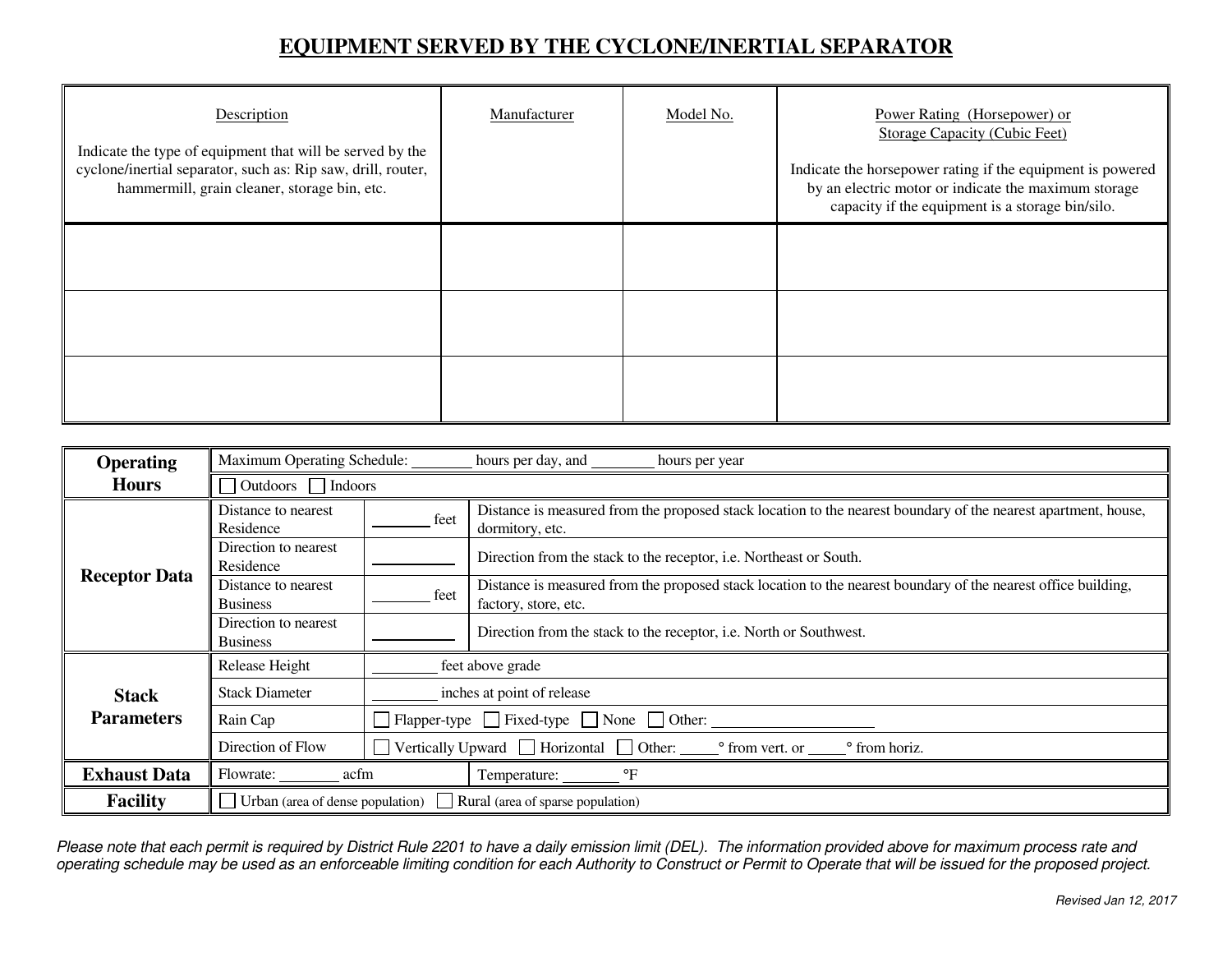**Definition:** Material handling operations may include devices such as cyclones and baghouses used solely for material separation. In general, a permit would not be required if the answer is "yes" to any of the following:

- Is the product being separated been through previous processing step(s) where all of the fine particulate has been removed?
- Does the process served by the material separation operation generate no PM10?
- Are the air legs and collectors (cyclones or fabric filters) used for worker safety, product decontamination, and/or vector control and not as PM10 control devices?
- Is the air handling system a closed loop where the exhaust from the control equipment is routed back to the process line?
- Is the material being collected (e.g. pieces of nut, skins, shell) clearly larger than 10 microns?
- Does the product have sufficient moisture (> 6%) to prevent the generation of PM10 emissions?
- Are expected PM10 emissions from the material separation operation less than 2 lb/day?

Examples of air/material separation systems that typically do not require permits include:

- 1. Baghouses used for the collection of large fragments of nuts which may present a fire hazard or attract pests.
- 2. Air legs and cyclones which handle nuts which have been pre-cleaned to remove orchard soil and debris.
- 3. Cyclones used to remove cotton seed from an air stream for product quality control.
- 4. Cyclones used for the separation of wet material generated in automobile recycling operations.
- 5. Paper trimming collection/cleaning and baling operations.

Such devices should generally not be listed in equipment descriptions or permit conditions. However, upon request, such devices may be listed as permit-exempt equipment in the equipment description.